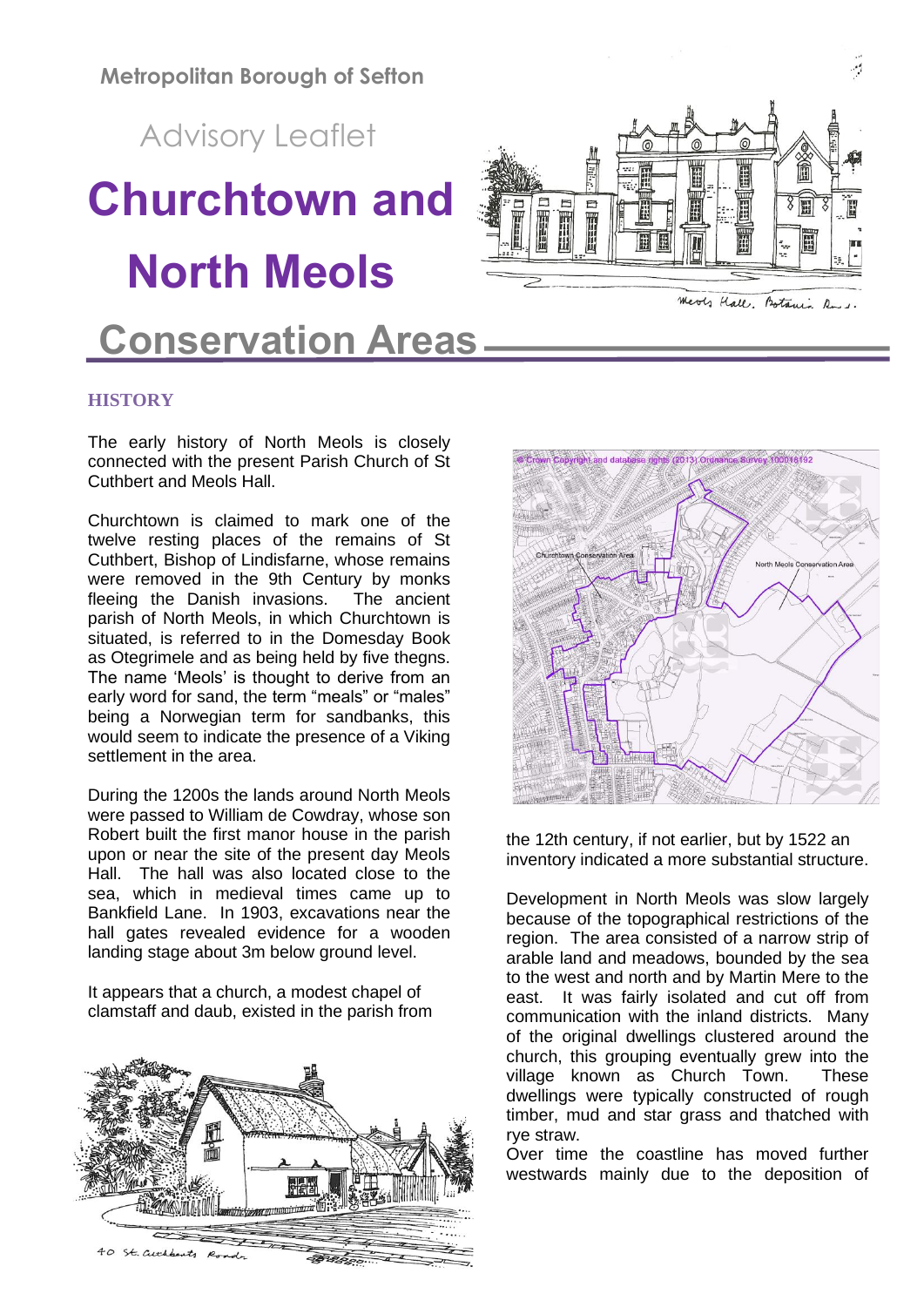materials by the Rivers Mersey and Ribble. A gradual process of land reclamation started as early as 1250 with the construction of an embankment by Cistercian monks. Bankfield Lane marks the line of this first sea defence. More embankments and sea-cops were built over the years, effectively moving the sea further back. However, it was not until the 17th century with the advent of large scale mossland reclamation and the draining of Martin Mere, at that time a large area of shallow water, that agricultural improvement allowed the settlement to expand. Traces of the early field systems can still be seen, characterised by the various ditch types constructed over the centuries. Traditional occupations for the inhabitants were fishing and farming, in particular root crops. Handloom weaving, especially for silk and cotton grew during the late 18th century. Many of the listed properties in Botanic Road and Churchgate built in the 17th and 18th centuries still exist, several thatched, white-washed cottages and some with cruck-frames.

The Church of St Cuthbert in the centre of the village was re-built in 1730-39, the only trace of medieval structure to remain is the diagonal buttress in a small portion of the south angle to the nave. Further extensions and internal improvements were made in the 1800s and a new nave was built in 1908.

Ownership of Meols Hall has passed through a line of Aughtons, Kitchens and Heskeths. It was rebuilt in 1603 by the lord of the manor, Barnaby Kitchen. The present building has been greatly restored and altered to a predominantly 18th century appearance by the late Sir Roger Fleetwood Hesketh in the early 1960s. It incorporates genuine salvaged material, including doorways and quoins from the demolished wing of Giacomo Leoni's Lathom Hall near Ormskirk. The bricks too are 18th century. The farm buildings have also been expertly restored in the 18th century tradition. For its mix of old and new, Meols Hall has been acclaimed one of the most convincing country houses created since the Second World War. It is a grade II<sup>\*</sup> listed building.

The expansion of neighbouring Southport in the 19th century as a major resort, due to the popularity of sea bathing and improved transport links, resulted in a boundary extension in 1875 that absorbed the area of Churchtown and North Meols. Before 1874 the principal attraction to Churchtown visitors was the "Strawberry Gardens", where in season fresh fruits could be sampled. Located near the

bridge over 'The Pool', the Gardens were later re-landscaped in 1874 when a private company leased about 20 acres of land to create the Pleasure Gardens at Southport.

In 1875 this area of land was re-opened as the 'Botanical Gardens' and run as a commercial venture by the Botanical Gardens Company. The Gardens were laid out by John Shaw of Manchester, with rockeries, fountains and grottoes and 'the Pool' widened to form a serpentine lake. In 1876 a museum, fernery, conservatory and café were constructed and opened to the public. The museum and fernery were designed by Mellor and Sutton of Southport. The fernery was said to be one of the finest in England and described in 1894 as unique with its fairy-like foliage, mirrors, grottoes, waterfalls, fountains and fish pools. After World War 1 patronage of the gardens fell considerably and they closed in 1922.

The Botanic Gardens was purchased by Southport Corporation and re-opened in 1937 by Roger Fleetwood Hesketh as the town's memorial to King George V. The fernery, café and museum are important remnants and the Botanic Gardens so attractively laid out attract many visitors.

# **The Conservation Areas**

Churchtown conservation area was designated in November 1973 and extended in May 2009 to include properties along Mill Lane. It has its focal point around the Church of St Cuthbert, and the Bold Arms Hotel and the Hesketh Arms, both 18th century listed public houses, and the older surviving properties in Botanic Road. Churchtown village has a uniformity of character that is particularly distinctive, epitomised by the small scale domestic dwellings, often whitewashed and thatched and the tightly-knit street pattern. The village's appearance is also characterised by interesting detail in street furniture and ground surfaces like street lighting and various cobbled areas.

Expansion of Southport resulted in demolition of many cottages on surrounding roads from the late Victorian era until 1939 to make way for road improvements and new housing estates. The main concentration of the remaining older properties, many constructed with traditional materials, lies within the conservation area.

North Meols conservation area, encompassing Meols Hall and the Botanic Gardens was designated in 1988 and extended in 2000 to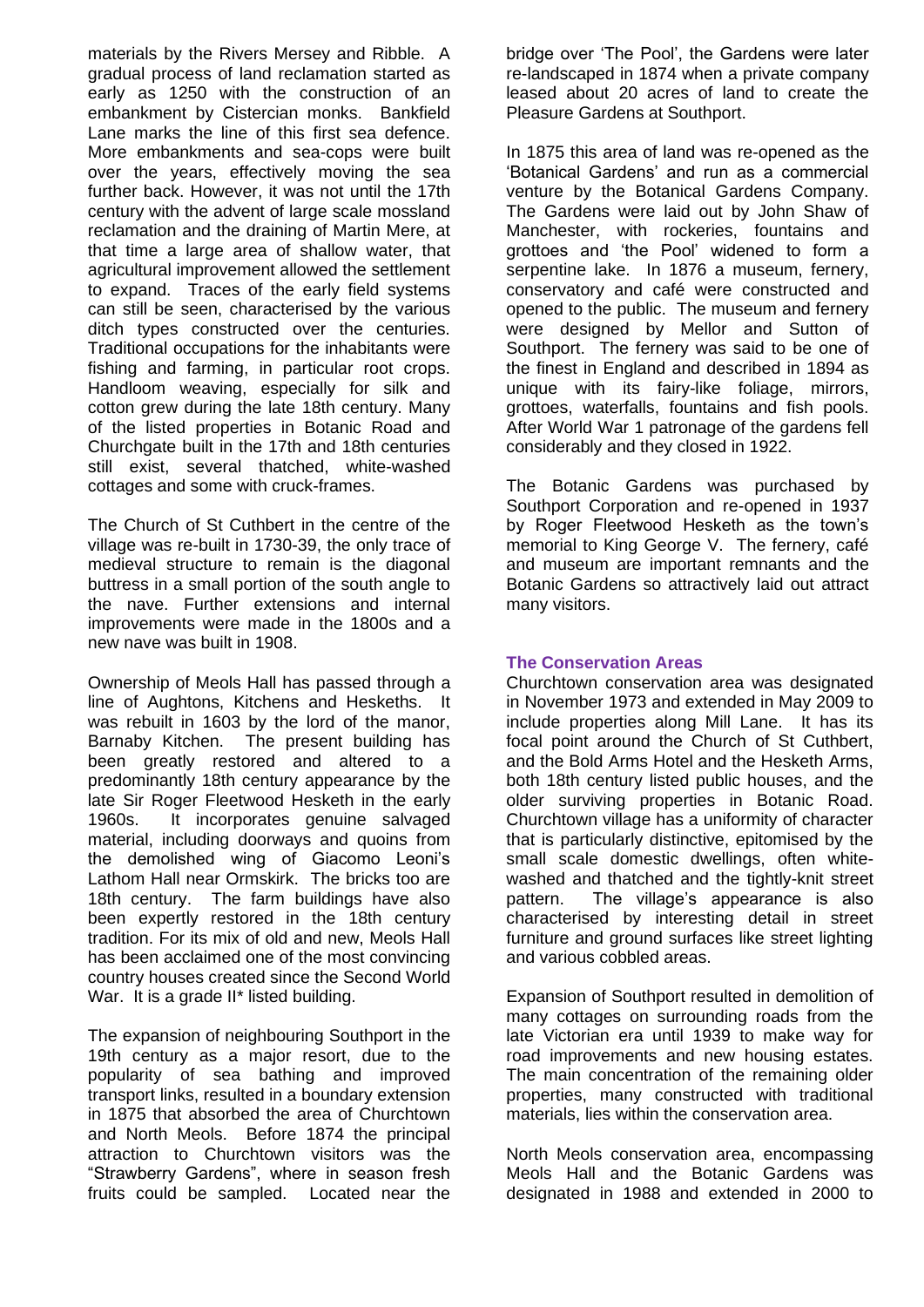better reflect the formal parkland setting of the Hall. Botanic Gardens is now listed on the English Heritage register of gardens of special historic interest, and apart from being a very attractive and popular park contains landscape features and buildings of historic interest.

Within the Conservation Areas, it is not the intention to prevent change but rather to ensure that any new development, alterations or extensions are in keeping with its character and that any harm is balanced against wider public benefits.

# **Additional Planning Powers**

Conservation Area status means that the Council can safeguard against some changes. These are special planning controls which relate to specific works which would normally be considered 'permitted development', i.e. works which would not require planning consent. Within the Conservation Area the following additional planning controls apply:-

# *If a building is a Listed Building additional special controls will also apply.*

- Any proposal involving the demolition of any building, wall or other structure within the Conservation Area (with minor exceptions) will require consent.
- Anyone wishing to cut down, top, lop or uproot a tree with a stem diameter of 75mm or greater measured at 1.5m above ground level, must give the Local Planning Authority six weeks written notice of their intention to do so (a "Section 211 notice" under the Town and Country Planning Act 1990) subject to specific exemptions. Within this time the Authority may grant consent for the proposed work, or they may consider making a Tree Preservation Order. It is an offence to carry out tree works without permission.
- There are greater restrictions over 'permitted development' rights for the enlargement of dwellinghouses, and on the provision, alteration or improvement of outbuildings within their curtilage.
- Dormer windows will require planning permission, and in some cases, other changes to roofs and chimneys may require planning permission.



- Cladding of any part of external walls in render, pebble dash, stone, artificial stone, timber, plastic or tiles would require planning permission, but is not normally considered appropriate.
- Planning permission is needed for satellite dishes where they are to be located on a chimney, wall or roof slope which faces onto a highway.
- Micro-generation (e.g. wind turbines/solar panels) installations will require planning permission in some cases*.*
- Some aspects of commercial development and adverts are subject to additional restrictions.

For up to date advice on what needs planning permission go to [www.planningportal.gov.uk](http://www.planningportal.gov.uk/) In determining applications for the development of land and alterations or extensions to buildings within the Churchtown Village and North Meols Conservation Areas the Council will pay special regard to:-

- The overriding restriction on new development within the Green Belt. See Council's website for further details.
- The retention, replacement and restoration of historical details and features of the buildings and their gardens including boundary treatments.
- The design and detail of extensions and alterations to existing buildings which will be expected to be in sympathy with the architectural and historic character of the building as a whole and to the setting of that building.
- The detailed design of any new building (including form, scale and materials) and its integration with its immediate surroundings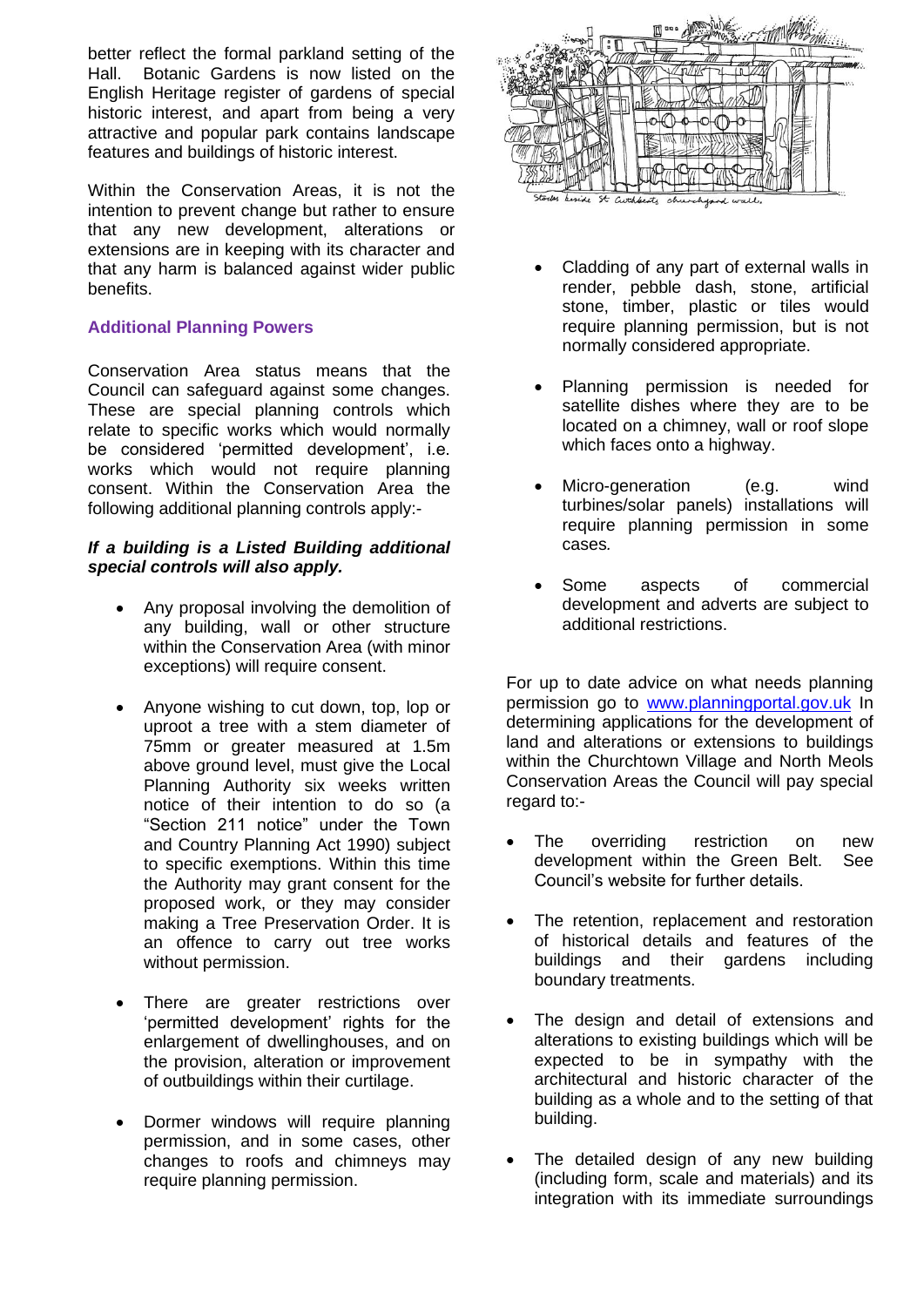and the special architectural and visual qualities of the Conservation Area.

- The retention and preservation of existing trees and the provision of further appropriate landscaping.
- The retention and enhancement of views into and out of the area, vistas within the area and the general character and appearance of the village scene and skyline.

# **Guidance Notes for planning applications and use of materials:**

#### **Pre-Application Advice**

You can request advice from the planning department prior to submitting a formal application. In some cases we make a charge for this service. Forms are available on the Council's website.

#### **Planning Applications**

A Heritage Statement will be needed to support your planning application; this should include an explanation of what the significance of the property is, and what impact the proposals have on that significance.

Outline applications will not usually be considered.

#### **Demolition**

The demolition or redevelopment of any building of individual or group value will not be permitted unless the Local Planning Authority is satisfied that the building cannot be used for any suitable purpose and it is not important enough to merit the costs involved in its preservation. Any consent to demolish would normally be conditional on the building not being demolished before a contract is made to carry out redevelopment. This redevelopment must be of a high standard of design and already have planning permission.

#### **New development on vacant sites**

Any new development should be conceived with the architectural character and scale of the area in mind. Early discussions with the Planning Department are recommended. The services of a qualified architect are strongly advised.

#### **Conversion of existing buildings**

Where planning permission to convert buildings into new uses is sought particular attention will be paid to the impact on the character of the

building and its external appearance, and the layout of gardens and car parking areas.

Every effort should be made to minimise external alterations, such as new windows (including dormer windows) and doors. Where external changes are required it should be made to a non-prominent elevation. Alterations or extensions should use the same materials as used elsewhere on the building. Again, the services of a qualified architect are strongly recommended.

# **External alterations to existing buildings including extensions**

The following deals with some of the details of alterations and extensions to buildings.

#### **Windows and Dormers**

Traditional windows and detailing need to be retained, renovated or if necessary, replaced to match the original design. Additional windows should be restricted to the non-prominent elevations and also match existing designs. Imitation leaded lights, aluminium and UPVC windows should not be used as they completely change the original character of the building.

New dormer windows are not generally accepted on principal elevations. Any new dormer windows should be well-proportioned and kept to non-prominent elevations and use appropriate roofing materials.

#### **Wall Surfaces**

Brickwork and stonework should not be painted or rendered. Areas of brickwork or stonework requiring renewal should be repaired or replaced in their original form or pattern. Brick pointing should be compatible with existing construction, which is generally flush finish. Repointing should be carried out with lime mortar rather than cement to prevent softer bricks from deteriorating. Where stonework is to be cleaned, professional advice should be sought as the incorrect choice of treatments can result in damage.

Brick and terracotta features such as keystones, corbels and finials should be retained. Cladding of brickwork in stone, artificial stone, pebble dash, render, timber, plastic or tiles is not usually permitted as this wholly changes the visual appearance and character of the property.